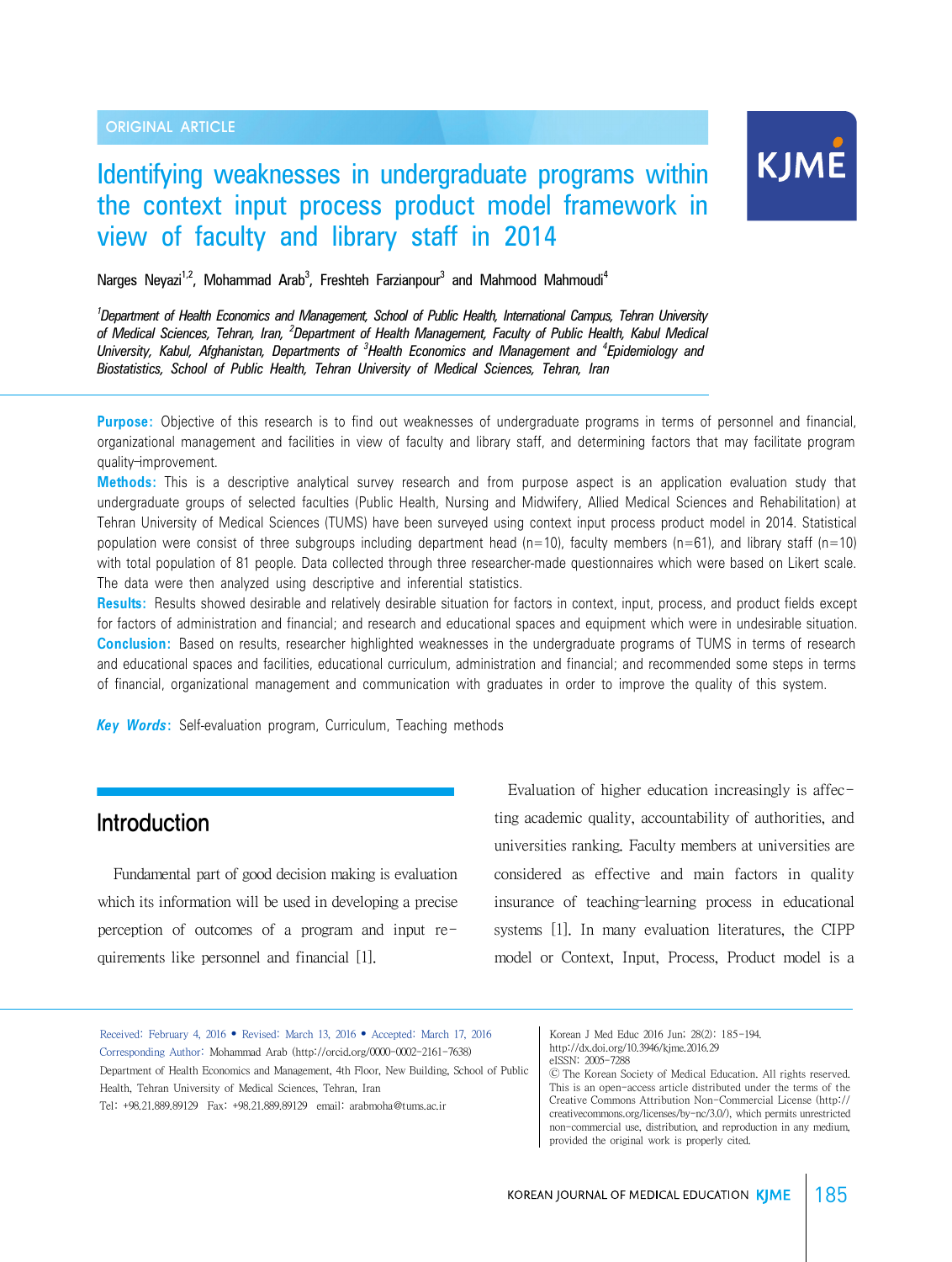very recommendable method for educational evaluation [2,3,4,5]. Complete definition for evaluation in the CIPP model is "Evaluation is a process of specifying, acquiring and providing descriptive information and making judgments about value and utility of goals, plans, performance and results to guide decision making, providing accountability, and greater understanding of phenomena under the study [6]."

 From the CIPP model point, we can breakdown these eight evaluated factors into four sections:

- (1) Context
	- Goals, management and organization area
- (2) Inputs
	- Students
	- Human resources
	- Research and educational spaces and equipment/ spaces and facilities
- (3) Process
	- Research and educational courses and programs, teaching and learning process
	- Administration and financial
	- Program evaluation
- (4) Product (output)
	- Graduates

 This study aimed to examine faculty and library staff perspectives on undergraduate program quality and weak points within universities and factors that may facilitate program quality–improvement. Although undergraduate programs within Tehran University of Medical Sciences (TUMS) are the focus of this paper, one must also keep in mind the broader context of undergraduate programs and other school's essential needs which are common among all universities and schools. Objective of this research is to find out weaknesses of undergraduate programs in terms of personnel and financial, organizational management and facilities in view of faculty and library staff, and determining factors that may improve its quality.

## Subjects and methods

 This is a descriptive analytical study conducted in four selected faculties at TUMS in 2014. We selected our sample only from Public Health School, Faculty of Nursing and Midwifery, Faculty of Rehabilitation and Faculty of Allied Medical Sciences that have undergraduate programs. Statistical population were consist of three sub-groups including department head (n=10), faculty (n=61), and library staff (n=10) with total population of 81 people. After receiving the permission from Ethics Committee of Tehran University of Medical Sciences with number (IR.TUMS.REC.1394.2156), sampling was done as a census among head of departments, faculty and library staff.

We used three separate researcher-made questionnaires inspired from the CIPP model and internal evaluation literatures to collect data, based on eight factors in four area of CIPP evaluation model, consist of demographic data such as place of work, educational degree, teaching status, scientific ranking and multiple choice questions that were used based on Likert scale rating 1 to 5 digits, grading from very low, low, medium, high, and very high. Thus, if the score of a factor became less than 49.9%, it was assumed undesirable; if the score was between 50% and 74.9%, it was considered as relatively desirable situation; and if the score was more than 75%, the factor had a desirable situation. The accuracy of the questions, topic, and research goals were validated by consulting expert, supervisor, and advisor. Cronbach  $\alpha$  coefficient formula was used to determine department head, faculty and library staff questionnaire's reliability which estimated at  $\alpha = 0.97$ ,  $\alpha = 0.92$ , and  $\alpha$ =0.87, respectively that suggests the questionnaires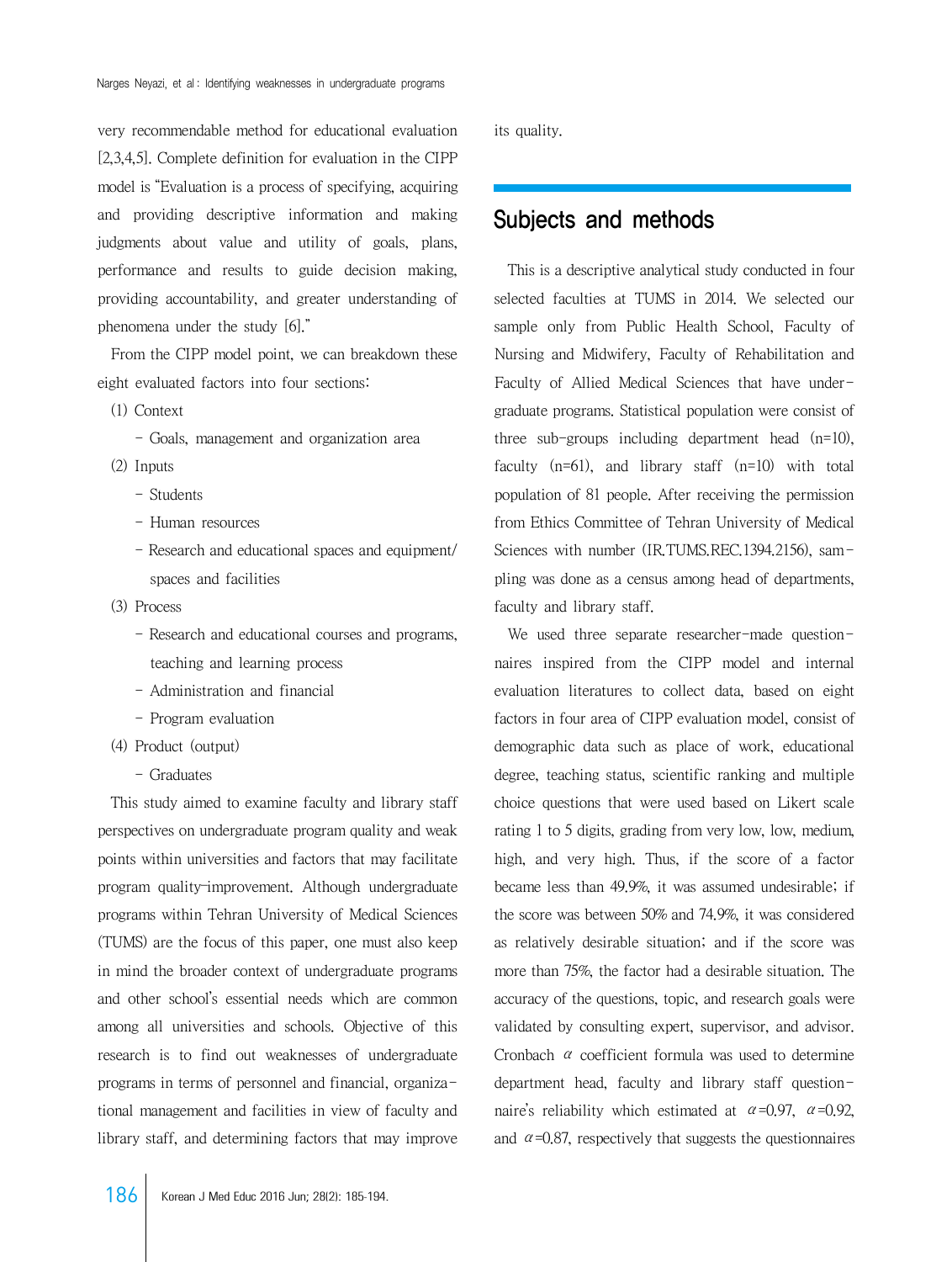have had the required reliability.

 The questionnaires were distributed and collected via face to face approach. The data were then analyzed using descriptive and inferential statistics including distribution of population, frequency, percentage, and Fisher exact test. Collected data was analyzed by SPSS version 20.0 software (IBM Corp., Armonk, USA).

 In this study first, the context (goals, management and organization area) was evaluated and then, the education system indicators were determined, by using facilitate decision-making model of CIPP. These factors are including: input (students, human resources, educational and research spaces and equipment/spaces and facilities); process (educational courses and programs, teaching and learning process, program evaluation, and administration and financial); and product (graduates).

### **Results**

 The result showed that highest response rate among faculty members is from public health faculty with 38.3%. Also assistant professor is the most frequent ranking among faculty members (43.9%) and most of faculty members teach full time in their faculties. Among library staff, most of them (60%) have bachelor degree. Most frequent scientific ranking and degree among department head is associate professor with 44.4% and PhD with 88.9%, respectively.

#### 1. Context

 In this area, goals, management and organization factor was evaluated. Fifty percent of department head (Table 1) and 55.7% of faculty members believed that this factor has a relatively desirable situation (Table 2).

|  |  |  |  | Table 1. Frequency Distribution of Units under Research among Department Dead according to Evaluated Factors |  |  |  |
|--|--|--|--|--------------------------------------------------------------------------------------------------------------|--|--|--|
|  |  |  |  |                                                                                                              |  |  |  |

| <b>CIPP</b> |                                                                 |                  | Evaluation spectrum |                  |
|-------------|-----------------------------------------------------------------|------------------|---------------------|------------------|
| component   | Evaluated factor for head of department                         | $0 - 49.9$ (low) | 50-74.9 (middle)    | $\geq$ 75 (high) |
| Context     | Goals, management, and organization area                        | (10)             | 5 (50)              | 4 (40)           |
| Input       | Facility and spaces                                             | 5(50)            | 3(30)               | 2(20)            |
| Process     | Educational courses and programs, learning and teaching process |                  | 3(30)               | 7(70)            |
|             | Administration and financial                                    | 7 (70)           | 1(10)               | 2(20)            |
|             | Program evaluation                                              | 3(30)            | 3(30)               | 4(40)            |
| Product     | Graduates                                                       | 4(40)            | 5(50)               | (10)             |

Data are presented as frequency (%). CIPP: Context input process product.

#### Table 2. Frequency Distribution of Units under Research among Faculty Members according to Evaluated Factors

| Component |                                                                           |                  | Evaluation spectrum |                  |
|-----------|---------------------------------------------------------------------------|------------------|---------------------|------------------|
| of CIPP   | Evaluated factors for faculty members                                     | $0 - 49.9$ (low) | 50-74.9 (middle)    | $\geq$ 75 (high) |
| Context   | Goals, organization and management area                                   | 19(31.1)         | 34 (55.7)           | 8(13.1)          |
| Input     | Learner or student                                                        | 20 (32.8)        | 32 (52.5)           | 9(14.8)          |
|           | Spaces, research and education facility                                   | 46 (75.4)        | 13(21.3)            | 2(3.3)           |
| Process   | Courses, research and educational programs, teaching and learning process | 25(41)           | 32 (52.5)           | 4(6.6)           |
|           | Evaluation                                                                | 27 (45)          | 27 (45)             | 6(10)            |

Data are presented as frequency (%).

CIPP: Context input process product.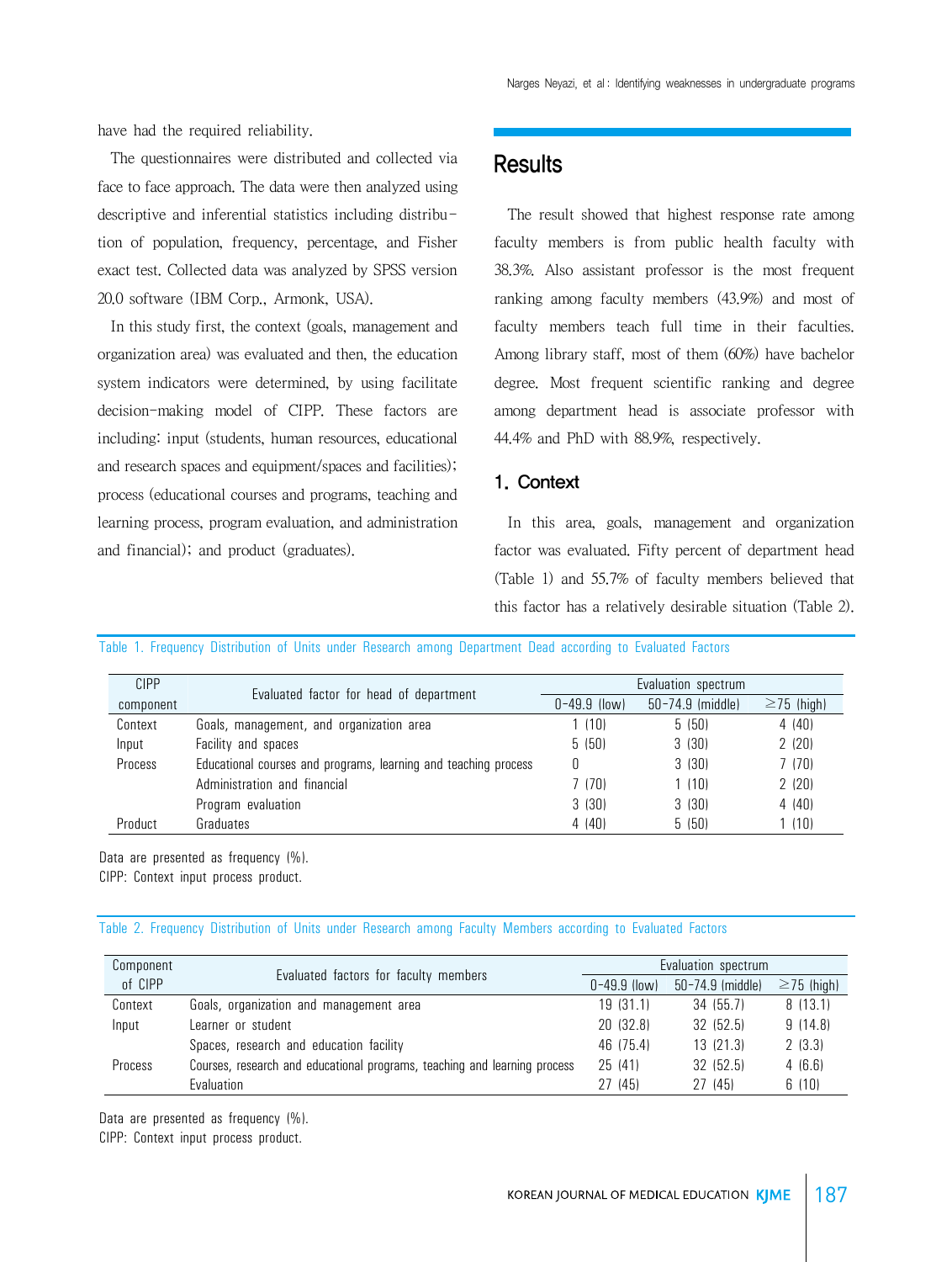#### 2. Input

 In this area, three factors were evaluated. Fifty percent of department head (Table 1), 40% of library staff (Table 3), and 75.4% of faculty members (Table 2) stated that research and educational spaces and equipment/facility and spaces are in undesirable condition. Sixty percent of library staff believed that human resource is in desirable situation (Table 3) and 52.5% of faculty members specified that students are in relatively desirable situation (Table 2).

#### 3. Process

 In this area, also three factors were assessed. Seventy percent of department head expressed that educational courses and programs, learning and teaching process is in desirable situation (Table 1) and 52.5% of faculty members pronounced that this factor is in relatively desirable situation (Table 2). Seventy percent of department head believed that administration and financial is in undesirable condition and 40% of department head stated that program evaluation is in desirable condition (Table 1), but 45% of faculty members specified that this

#### Table 3. Frequency Distribution of Units under Research among Library Staff according to Evaluated Factors

|                |                                     |                  | Evaluation spectrum |                  |
|----------------|-------------------------------------|------------------|---------------------|------------------|
| CIPP component | Evaluated factors for library staff | $0 - 49.9$ (Low) | 50-74.9 (Middle)    | $\geq$ 75 (High) |
| Input          | Human resources                     | 1(10)            | 3 (30)              | 6 (60)           |
|                | Facility and spaces                 | 4 (40)           | 2 (20)              | 4(40)            |

Data are presented as frequency (%). CIPP: Context input process product.

| Table 4. Frequency Distribution of Units under Research according to CIPP Components and Sampling Location among Faculty Members |  |  |  |  |  |  |  |  |  |  |  |  |  |
|----------------------------------------------------------------------------------------------------------------------------------|--|--|--|--|--|--|--|--|--|--|--|--|--|
|----------------------------------------------------------------------------------------------------------------------------------|--|--|--|--|--|--|--|--|--|--|--|--|--|

|         |                                   |        |               | CROSS TAB                |                            |                |       |                      |
|---------|-----------------------------------|--------|---------------|--------------------------|----------------------------|----------------|-------|----------------------|
|         |                                   |        |               |                          | Faculty                    |                |       |                      |
|         | CIPP components                   |        | Public Health | Nursing and<br>Midwifery | Allied Medical<br>Sciences | Rehabilitation | р     | Fisher<br>exact test |
| Context | Goals, organization and           | Low    | 6(26.1)       | 6(42.9)                  | 4(36.4)                    | 3(25)          | 0.285 | 7.15                 |
|         | management area                   | Middle | 16(69.6)      | 7(50)                    | 4(36.4)                    | 6(50)          |       |                      |
|         |                                   | High   | 1(4.3)        | 1(7.1)                   | 3(27.3)                    | 3(25)          |       |                      |
| Input   | <b>Students</b>                   | Low    | 8(34.8)       | 6(42.9)                  | 2(18.2)                    | 4(33.3)        | 0.44  | 5.81                 |
|         |                                   | Middle | 12 (52.2)     | 8(57.1)                  | 6(54.5)                    | 5(41.7)        |       |                      |
|         |                                   | High   | 3(13)         | 0                        | 3(27.3)                    | 3(25)          |       |                      |
|         | Research and educational spaces   | Low    | 22 (95.7)     | 10(71.4)                 | 9(81.8)                    | 4(33.3)        | 0.001 | 16.84                |
|         | and equipment                     | Middle | 1(4.3)        | 4(28.6)                  | 2(18.2)                    | 6(50)          |       |                      |
|         |                                   | High   | 0             | 0                        | 0                          | 2(16.7)        |       |                      |
| Process | Educational courses and programs, | Low    | 8 (34.8)      | 9(64.3)                  | 3(27.3)                    | 4 (33.3)       | 0.31  | 6.55                 |
|         | teaching and learning process     | Middle | 14 (60.9)     | 5(35.7)                  | 6(54.5)                    | 7(58.3)        |       |                      |
|         |                                   | High   | 1(4.3)        | U                        | 2(18.2)                    | 1(8.3)         |       |                      |
|         | Program evaluation                | Low    | 11(47.8)      | 8(57.1)                  | 3(27.3)                    | 5(41.7)        | 0.34  | 6.49                 |
|         |                                   | Middle | 11(47.8)      | 6(42.9)                  | 5(45.5)                    | 5(41.7)        |       |                      |
|         |                                   | High   | 1(4.3)        | 0                        | 3(27.3)                    | 2(16.7)        |       |                      |

Data are presented as frequency (%).

CIPP: Context input process product.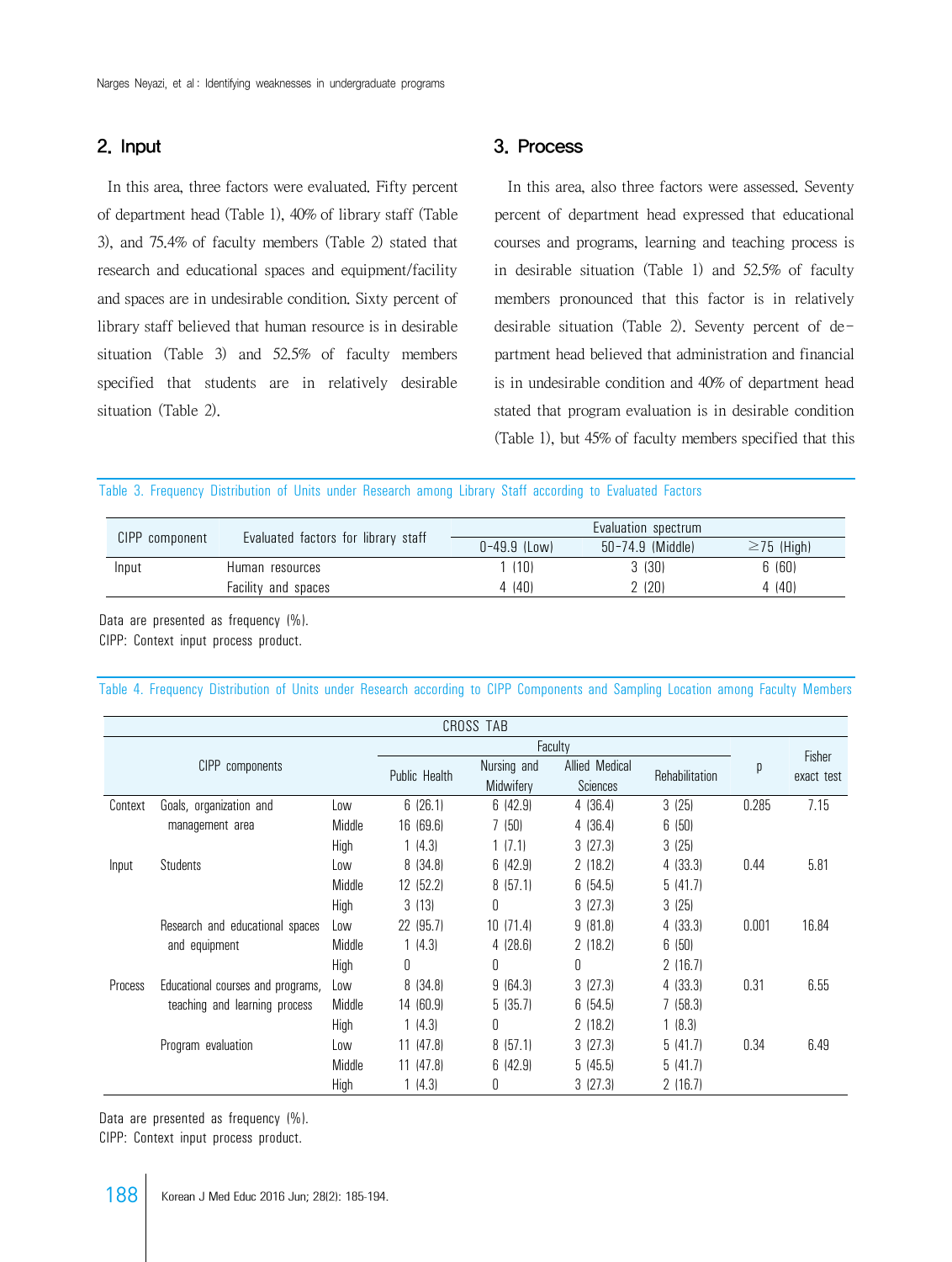factor is in relatively desirable situation (Table 2).

#### 4. Output

Fifty percent of department head expressed that

Table 5. Distribution of Units under Research according to CIPP Components and Scientific Ranking among Faculty Members

|         |                                   |        |                                                  | CROSS TAB |                    |          |      |            |
|---------|-----------------------------------|--------|--------------------------------------------------|-----------|--------------------|----------|------|------------|
|         |                                   |        |                                                  |           | Scientific ranking |          |      | Fisher     |
|         | <b>CIPP</b><br>component          |        | Associate<br>Assistant<br>professor<br>professor |           | Professor          | Lecturer |      | exact test |
| Context | Goals, organization and           | Low    | 6(24)                                            | 3(33.3)   | 3(33.3)            | 6(42.9)  | 0.92 | 2.37       |
|         | management area                   | Middle | 16 (64)                                          | 5(55.6)   | 5(55.6)            | 6(42.9)  |      |            |
|         |                                   | High   | 3(12)                                            | 1(11.1)   | 1(11.1)            | 2(14.3)  |      |            |
| Input   | Student                           | Low    | 6(24)                                            | 4(44.4)   | 2(22.2)            | 6(42.9)  | 0.73 | 3.84       |
|         |                                   | Middle | 13(52)                                           | 4(44.4)   | 6(66.7)            | 7(50)    |      |            |
|         |                                   | High   | 6(24)                                            | 1(11.1)   | 1(11.1)            | 1(7.1)   |      |            |
|         | Research and educational space    | Low    | 16 (64)                                          | 8(88.9)   | 7(77.8)            | 11(78.6) | 0.87 | 3.12       |
|         | and equipment                     | Middle | 7(28)                                            | 1(11.1)   | 2(22.2)            | 3(21.4)  |      |            |
|         |                                   | High   | 2(8)                                             | 0         | 0                  | 0        |      |            |
| Process | Educational courses and programs, | Low    | 7(28)                                            | 3(33.3)   | 3(33.3)            | 9(64.3)  | 0.21 | 7.44       |
|         | teaching and learning process     | Middle | 17 (68)                                          | 6(66.7)   | 5(55.6)            | 4(28.6)  |      |            |
|         |                                   | High   | 1(4)                                             | 0         | 1(11.1)            | 1(7.1)   |      |            |
|         | Program evaluation                | Low    | 9(36)                                            | 3(33.3)   | 5(55.6)            | 8(57.1)  | 0.83 | 3.23       |
|         |                                   | Middle | 13 (52)                                          | 5(55.6)   | 4(44.4)            | 5(35.7)  |      |            |
|         |                                   | High   | 3(12)                                            | 1 (11.1)  | 0                  | 1(7.1)   |      |            |

Data are presented as frequency (%). CIPP: Context input process product.

Table 6. Distribution of Units under Research according to CIPP Components and Teaching Status among Faculty Members

|         |                                         |        |           | Teaching status |       | Fisher exact |
|---------|-----------------------------------------|--------|-----------|-----------------|-------|--------------|
|         | CIPP component                          |        | Full time | Part time       | p     | test         |
| Context | Goals, organization and management area | Low    | 13 (28.3) | 5(35.7)         | 0.38  | 1.94         |
|         |                                         | Middle | 28 (60.9) | 6(42.9)         |       |              |
|         |                                         | High   | 5(10.9)   | 3(21.4)         |       |              |
| Input   | Students                                | Low    | 14 (30.4) | 6(42.9)         | 0.40  | 2.12         |
|         |                                         | Middle | 26 (56.5) | 5(35.7)         |       |              |
|         |                                         | High   | 6(13)     | 3(21.4)         |       |              |
|         | Research and educational spaces and     | Low    | 39 (84.8) | 6(42.9)         | 0.002 | 11.04        |
|         | equipment                               | Middle | 7(15.2)   | 6(42.9)         |       |              |
|         |                                         | High   | $\theta$  | 2(14.3)         |       |              |
| Process | Educational courses and programs,       | Low    | 19 (41.3) | 6(42.9)         | 1.00  | 0.284        |
|         | teaching and learning process           | Middle | 24 (52.2) | 7(50)           |       |              |
|         |                                         | High   | 3(6.5)    | 1(7.1)          |       |              |
|         | Program evaluation                      | Low    | 19 (42.2) | 7(50)           | 0.61  | 1.10         |
|         |                                         | Middle | 22 (48.9) | 5(35.7)         |       |              |
|         |                                         | High   | 4(8.9)    | 2(14.3)         |       |              |

Data are presented as frequency (%).

CIPP: Context input process product.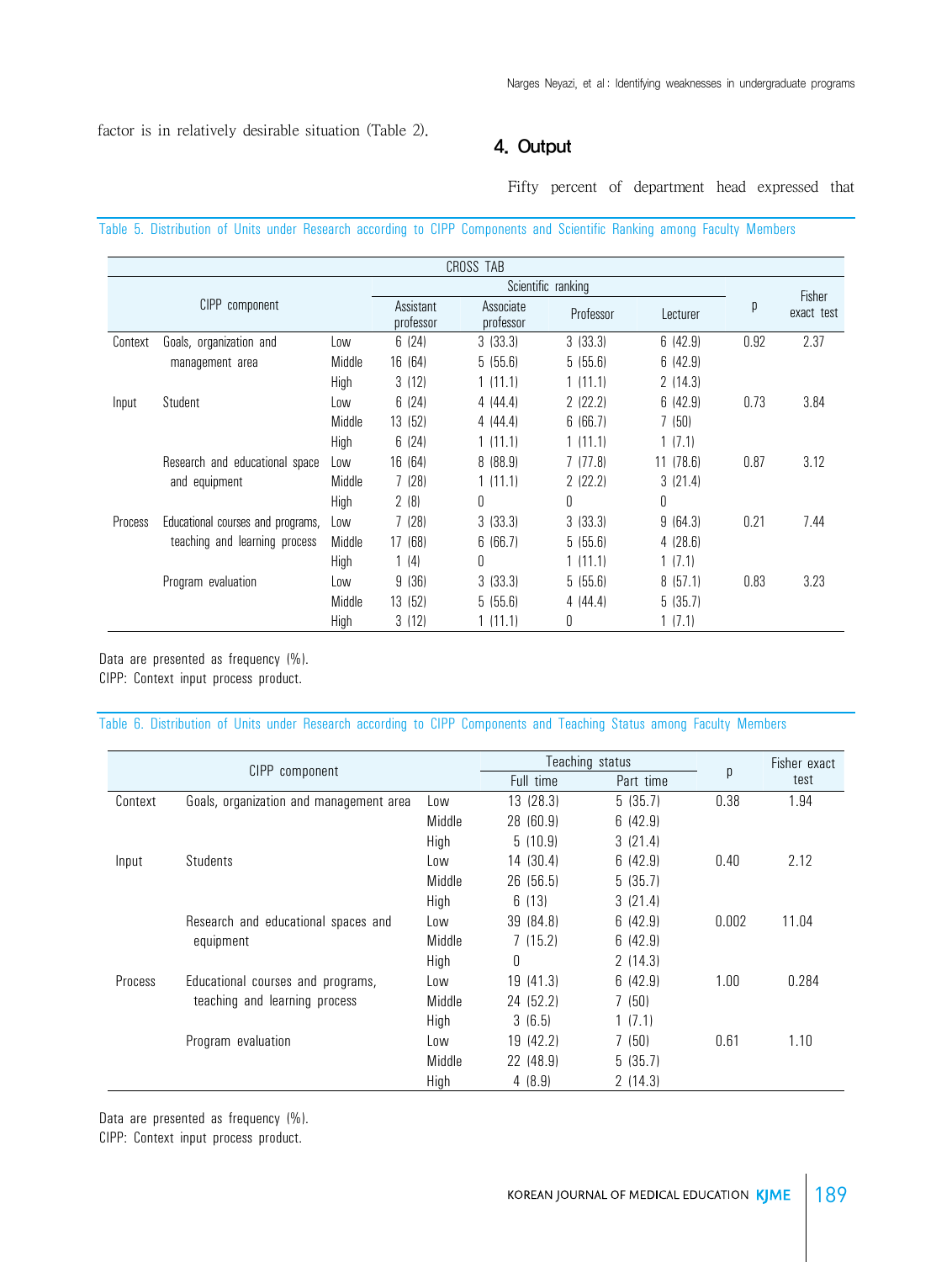#### Table 7. Distribution of Units under Research according to CIPP Component and Degree among Library Staff

|                |                       |        |         | Degree   |      | Fisher exact |  |
|----------------|-----------------------|--------|---------|----------|------|--------------|--|
| CIPP component |                       |        | Diploma | Bachelor | p    | test         |  |
| Input          | Human resource        | Low    | U       | 1(14.3)  | 1.00 | 0.81         |  |
|                |                       | Middle | 1(33.3) | 2(28.6)  |      |              |  |
|                |                       | High   | 2(66.7) | 4(57.1)  |      |              |  |
|                | Facilities and spaces | Low    | (33.3)  | 3(42.9)  | 1.00 | 0.92         |  |
|                |                       | Middle | (33.3)  | 1(14.3)  |      |              |  |
|                |                       | High   | (33.3)  | 3(42.9)  |      |              |  |

Data are presented as frequency (%).

CIPP: Context input process product.

#### Table 8. Distribution of Units under Research according to CIPP Components and Scientific Ranking among Department Head

|                |                                     |        |                        | Scientific ranking     |              |      | Fisher     |
|----------------|-------------------------------------|--------|------------------------|------------------------|--------------|------|------------|
|                | CIPP component                      |        | Assistant<br>professor | Associate<br>professor | Professor    | р    | exact test |
| Context        | Goals, organization and management  | Low    | 1(100)                 | $\theta$               | $\mathsf{U}$ | 0.25 | 5.17       |
|                | area                                | Middle | 0                      | 3(60)                  | 2(50)        |      |            |
|                |                                     | High   | 0                      | 2(40)                  | 2(50)        |      |            |
|                | Research and educational spaces and | Low    | 1(100)                 | 3(60)                  | 1(25)        | 0.85 | 2.97       |
|                | equipment and human resources       | Middle | 0                      | 1(20)                  | 2(50)        |      |            |
|                |                                     | High   | 0                      | 1 (20)                 | 1(25)        |      |            |
| <b>Process</b> | Educational courses and programs,   | Low    | 0                      | 0                      | 0            | 0.41 | 2.33       |
|                | teaching and learning process       | Middle | 1(100)                 | 1(20)                  | 1(25)        |      |            |
|                |                                     | High   | Ŋ                      | 4(80)                  | 3(75)        |      |            |
|                | Administration and financial        | Low    | 1(100)                 | 3(60)                  | 3(75)        | 1.00 | 2.80       |
|                |                                     | Middle | 0                      | 1(20)                  | 0            |      |            |
|                |                                     | High   |                        | 1(20)                  | 1(25)        |      |            |
|                | Program evaluation                  | Low    | 1(100)                 | 2(40)                  | 0            | 0.45 | 4.21       |
|                |                                     | Middle | 0                      | 1(20)                  | 2(50)        |      |            |
|                |                                     | High   | 0                      | 2(40)                  | 2(50)        |      |            |
| Product        | Graduates                           | Low    | 1(100)                 | 2(40)                  | 1(25)        | 0.85 | 3.78       |
|                |                                     | Middle | 0                      | 2(40)                  | 3(75)        |      |            |
|                |                                     | High   | 0                      | 1 (20)                 | 0            |      |            |

Data are presented as frequency (%).

CIPP: Context input process product.

#### Table 9. Distribution of Units under Research according to CIPP Components and Degree among Department Head

|         |                                         |        |        | Degree  |      | Fisher exact |
|---------|-----------------------------------------|--------|--------|---------|------|--------------|
|         | CIPP component                          | PhD    | Master |         | test |              |
| Context | Goals, organization and management area | Low    | 1(100) |         |      | 5.05         |
|         |                                         | Middle |        | 5(55.6) |      |              |
|         |                                         | High   |        | 4(44.4) |      |              |
|         | Research and educational spaces and     | Low    | (100)  | 4(44.4) | 1.00 | 1.42         |
|         | equipment and human resources           | Middle |        | 3(33.3) |      |              |
|         |                                         | High   |        | 2(22.2) |      |              |

(Continued to the next page)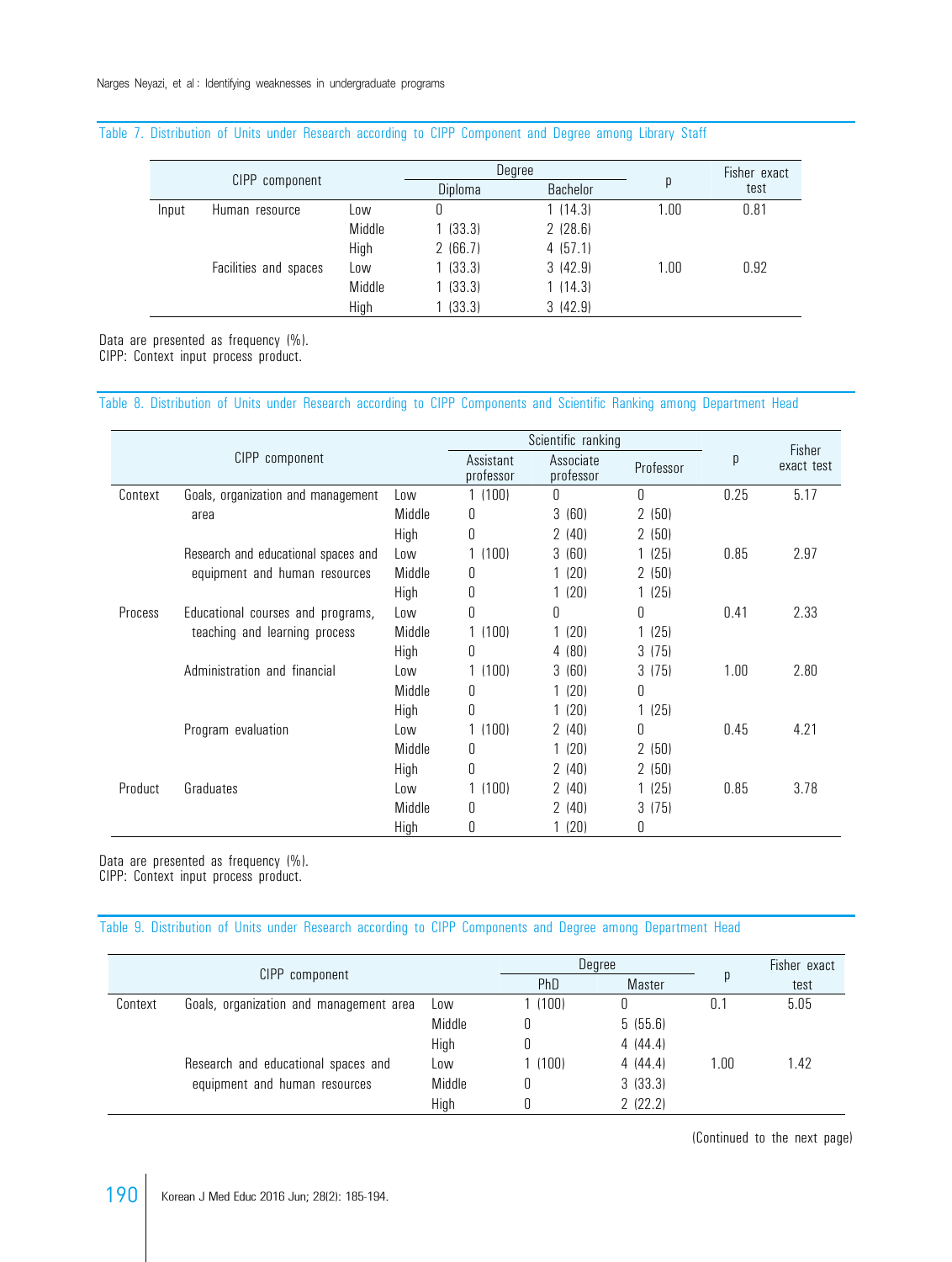|         |                                           |        |        | Degree  |      | Fisher exact |
|---------|-------------------------------------------|--------|--------|---------|------|--------------|
|         | CIPP component                            |        | PhD    | Master  | p    | test         |
| Process | Educational courses andprograms, teaching | Low    | 0      | 0       | 3.00 | 0.52         |
|         | and learning process                      | Middle | 1(100) | 2(22.2) |      |              |
|         |                                           | High   | 0      | 7(77.8) |      |              |
|         | Administration and financial              | Low    | 1(100) | 6(66.7) | 1.00 | 1.51         |
|         |                                           | Middle | 0      | 1(11.1) |      |              |
|         |                                           | High   | 0      | 2(22.2) |      |              |
|         | Program evaluation                        | Low    | 1(100) | 2(22.2) | 0.60 | 2.26         |
|         |                                           | Middle | 0      | 3(33.3) |      |              |
|         |                                           | High   | 0      | 4(44.4) |      |              |
| Product | Graduates                                 | Low    | 1(100) | 3(33.3) | 0.50 | 2.28         |
|         |                                           | Middle | 0      | 5(55.6) |      |              |
|         |                                           | High   | 0      | 1(11.1) |      |              |

#### Table 9. (Continued)

Data are presented as frequency (%).

CIPP: Context input process product.

graduates has a relatively desirable situation through these four faculties (Table 1).

 The Fisher exact test showed statistically significant association between sampling location and research and educational spaces and equipment/spaces and facilities and between teaching status and research and educational spaces and equipment among faculty members that it means there are differences in these factors among selected faculties (Tables 4-9).

## **Discussion**

 Comparing our study and ones which have been conducted in past in same university highlights the significance of periodic evaluation of universities and reflection of its results to top authorities in order to identify gaps and improve universities quality accordingly.

 In context area, goals, management, and organization factor was evaluated and has relatively desirable situation in view of department head and faculty members. Our findings is in opposition to results of Farzianpour et al.'s study [7] in Environmental Health and Engineering School of Public Health and Farzianpour et al.'s study [8] in Endodontic Department, Faculty of Dentistry at TUMS which showed desirable situation in management and organization. Findings of Farzianpour et al. [9] showed undesirable situation of goals and rather desirable situation of organizational and management structure in Epidemiology and Biostatistics Department in Public Health School at TUMS.

 In input domain, our result showed that research and educational spaces and equipment/facilities and spaces factor was in undesirable situation which is against to result of studies in Biochemistry Department of Medicine Faculty, and in Healthcare Management Department of Allied Medical Sciences Faculty and in Epidemiology and Biostatistics Department in Public Health School at TUMS which showed relatively acceptable situation regarding this factor [9,10]. But findings of evaluation studies in Department of Environmental Health and Engineering, School of Public Health and in Endodontic Department, Faculty of Dentistry, TUMS, are similar to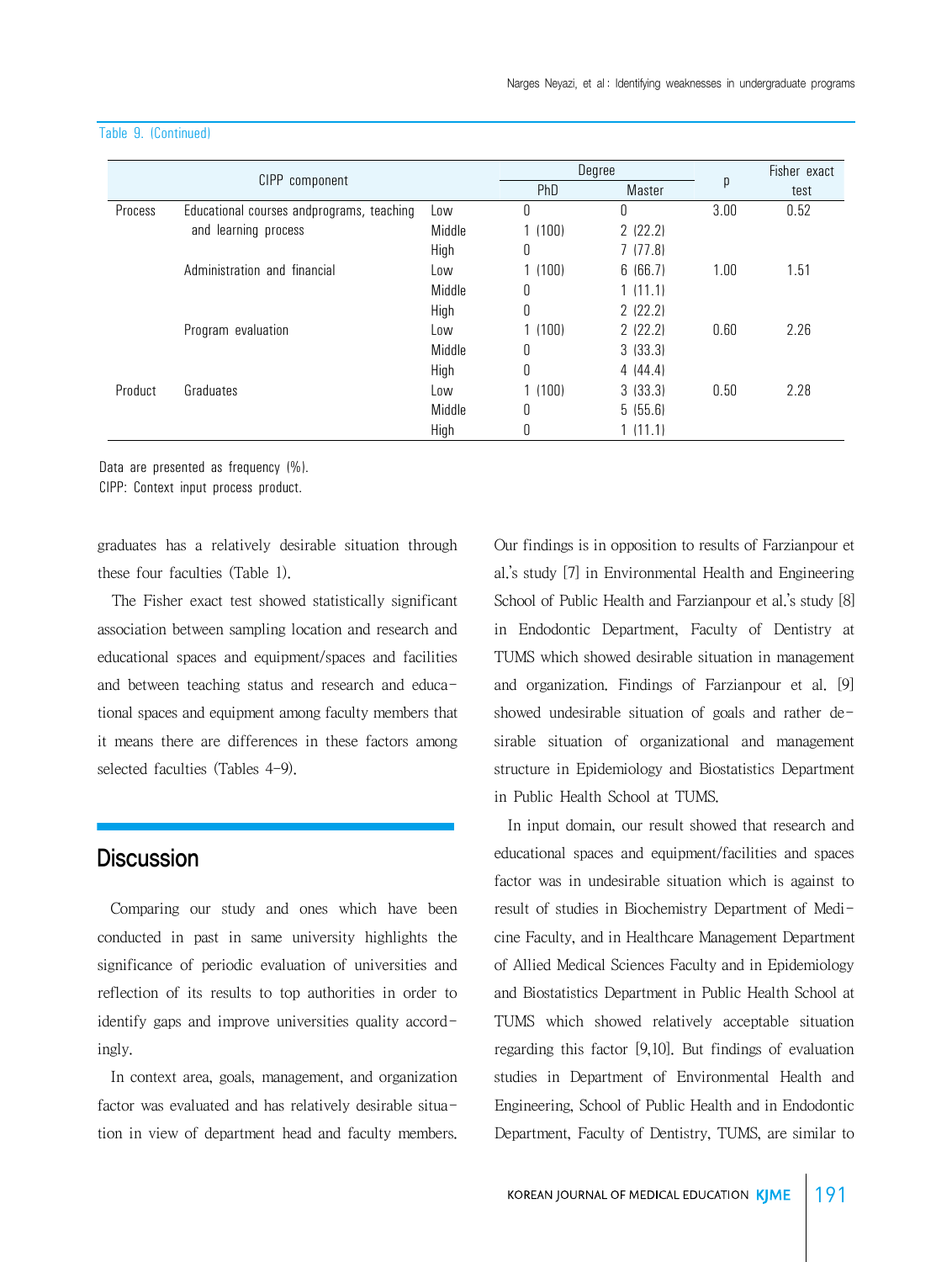our results and showed undesirable situation in research and educational spaces and equipment [7,8].

 Factor of human resources in input area is in desirable situation in view of library staff which is opposed to the results of Farzianpour et al. [10], which showed relatively acceptable situation in Biochemistry Department, Faculty of Medicine, TUMS. Farzianpour et al. [7] also showed relatively acceptable situation in manpower in Department of Environmental Health and Engineering School of Public Health, TUMS. Our finding is similar to results of Farzianpour et al. [8] in internal evaluation of Department of Endodontic, Faculty of Dentistry, TUMS.

 In our study, students have relatively desirable situation which is aligned with findings of evaluation studies in Epidemiology and Biostatistics Department, Public Health School at TUMS and in Healthcare Management Department, Allied Medical Sciences Faculty [9]; but this result is in opposition of finding of evaluation studies in Department of Environmental Health and Engineering, School of Public Health and in Endodontic Department, Faculty of Dentistry at TUMS [7,8].

 In process domain, in view of department head, educational courses and programs, teaching and learning process is in desirable situation, but in view of faculty members this factor is in relatively desirable situation that is aligned with the findings of Farzianpour et al. [11] in Healthcare Management Department, Allied Medical Faculty, TUMS and finding of Farzianpour et al.'s study [8] in internal evaluation of Endodontic Department, Faculty of Dentistry, TUMS. Results of Farzianpour et al. [9] showed rather desirable situation of educational courses and curriculum in Epidemiology and Biostatistics Department at TUMS.

 Administration and financial is in undesirable situation.

 Program evaluation is in desirable situation in view of department head and in relatively desirable situation in

view of faculty member which is similar to findings of Farzianpour et al. [10], which showed relatively acceptable situation in Biochemistry Department, Faculty of Medicine, TUMS.

 In output scope, graduates are in relatively desirable situation that is similar to findings of Farzianpour et al. [9] which showed rather desirable situation of graduates in Epidemiology and Biostatistics Department at TUMS. These similarities and contradiction between their findings and ours in some factors confirm the result of Fisher exact test which showed there are some significant differences between four faculties regarding to evaluated factors in view of faculty and library staff. This comparison also indicates that situation of some factors were desirable or relatively desirable in past but now have undesirable situation, it means that top authorities do not have had equal view to all faculties in terms of financial and providing facilities at TUMS or there has been some neglects during this time. Some similar findings also indicate that despite of undesirable situation in some faculties regarding to evaluated factors in past, they did not take them into consideration and did not act accordingly which affected quality and situation of those faculties in terms of education, research and facilities and they are still in undesirable situation in view of faculty and library staff in our study. These factors have been determined which may facilitate quality–improvement of program: development of a system for reflecting of student and faculty member's criticism, satisfaction and views about department head; improvement of goals and mission of programs in dealing with graduates; development of a report on changes made during past 3 years by department head; development of documentary regulation in the department; allocating sufficient budget to increase and improve the quality of academic spaces for faculty members and students; establishing a system evaluation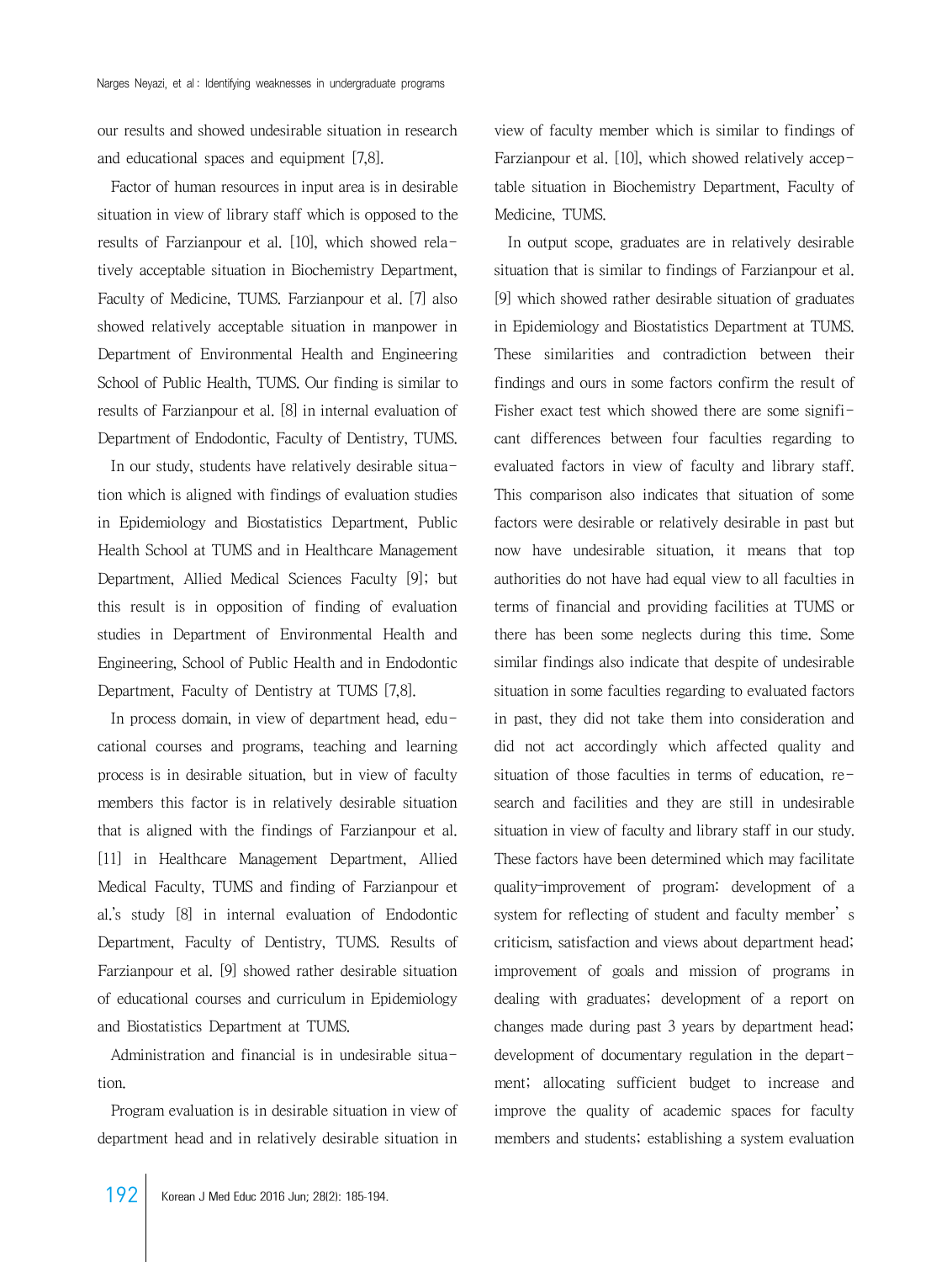in library regarding to services, collection, facilities, quality and appropriateness of text book, internal and external scientific journals based on the field and availability of print and copy in the library; development of framework to estimation of needed human resources; establishing a systematic mechanism for allocation of facilities and services to faculty members in the department; increasing cooperation between universities regarding to research project, consultant services and executive activities. Besides, there should be more seminar and scientific conference for students and graduates and continuous assessment and evaluation for courses and programs; community needs, professional problems, proportional between theoretical and practical work should be considered in curriculum. Also there should be a system to record needed information about graduates, their skills, their satisfaction and their situation after graduation and for communication with them.

 In this study, we faced with limitations such as lack of cooperation of faculty due to time constraint that prolonged the time to collect data. Besides, faculty wanted to modify the questionnaires according to their will.

ORCID: Narges Neyazi: http://orcid.org/0000-0001-8900-1648; Mohammad Arab: http://orcid.org/0000-0002-2161-7638; Freshteh Farzianpour: http://orcid.org/0000-0002-7040-1710; Mahmood Mahmoudi: http://orcid.org/0000-0001-7386-9565

Acknowledgements: The authors would like to appreciate all faculty members, library staff and all officials in public health, nursing and midwifery, rehabilitation and allied medical sciences faculties at Tehran University of Medical Sciences who participated in this study.

**Funding:** This research was supported by International Campus, Tehran University of Medical Sciences (2014). Conflicts of interest: None.

## **References**

- 1. Bastani P, Amini M, Nejad KT, Zadeh NS. Faculty members' viewpoints about the present and the ideal teacher evaluation system in Tehran University of Medical Sciences. J Adv Med Educ Prof 2013; 1: 140- 147.
- 2. Mohebbi N, Akhlaghi F, Yarmohammadian MH, Khoshgam M. Application of CIPP model for evaluating the medical records education course at master of science level at Iranian medical sciences universities. Procedia Soc Behav Sci 2011; 15: 3286-3290.
- 3. Mokhtarzadegan M, Amini M, Takmil F, Adamiat M, Sarveravan P. Inservice trainings for Shiraz University of Medical Sciences employees: effectiveness assessment by using the CIPP model. J Adv Med Educ Prof 2015; 3: 77-83.
- 4. AbdiShahshahani M, Ehsanpour S, Yamani N, Kohan S, Hamidfar B. The evaluation of reproductive health PhD program in Iran: a CIPP model approach. Procedia Soc Behav Sci 2015; 197: 88-97.
- 5. Allahvirdiyani K. Evaluate implemented academic advisor of Shahed students in Tehran State Universities through CIPP evaluation model. Procedia Soc Behav Sci 2011; 15: 2996-2998.
- 6. Stufflebeam DL. The CIPP model for program evaluation. In: Madaus GF, Scriven MS, Stufflebeam DL, eds. Evaluation models. Dordrecht, The Netherlands: Kluwer Academic Publishing Group; 1983.
- 7. Farzianpour F, Hosseini S, Mirsepasi A, Honary H, Hosseini SS, Hosseini S. Internal evaluation of the Department of Environmental Health Science and Engineering. Am J Appl Sci 2013; 10: 58-63.
- 8. Farzianpour F, Zarabian M, Sharifian MR. Evaluation of